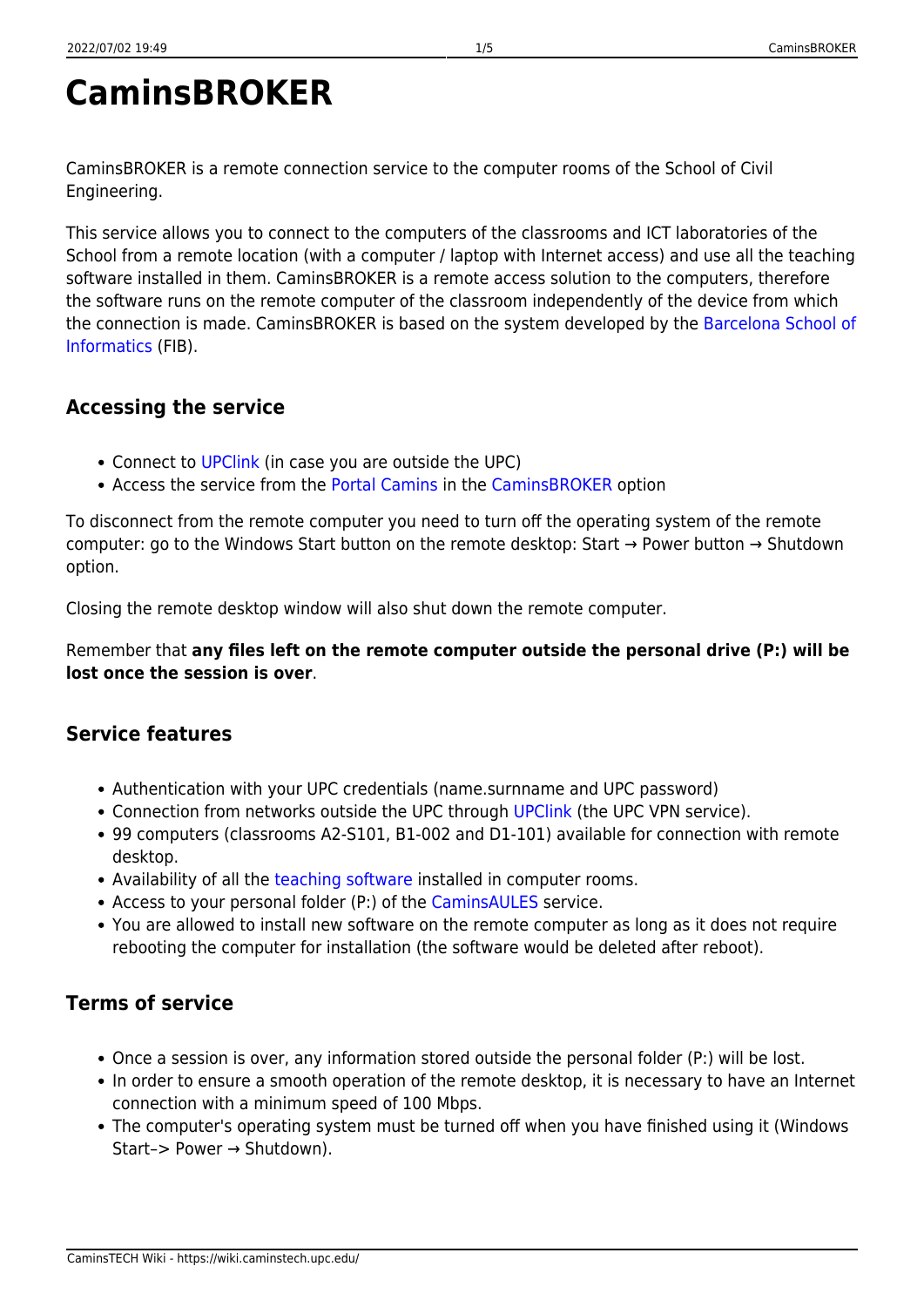### **Who can use this service**

- Students
- Research staff

\* The user will be responsible for the use of the service following the conditions of use of the same. In case of violation of these conditions of use, CaminsTECH reserves the right to limit the use or unsubscribe the user from the service with prior notice.

# **FAQ**

# **Which software is required for CaminsBROKER?**

In order to access the service you need a remote desktop application:

- Windows Computers: Remote Desktop (already included with Windows)
- Mac: [Microsoft Remote Desktop](https://apps.apple.com/es/app/microsoft-remote-desktop-10/id1295203466?l=en&mt=12) (install from AppleStore)
- Linux computers: [RDesktop](https://www.rdesktop.org/) / [Remmina](https://remmina.org/)

Remember, however, that the service is only accessible if you have previously established a connection through the [VPN-UPCLink.](https://serveistic.upc.edu/ca/upclink/documentacio)

# **How do I access the CaminsBROKER service?**

In order to make a connection with CaminsBROKER you must follow the following procedure:

- 1. Establish a connection with [VPN-UPCLink](https://serveistic.upc.edu/ca/upclink/documentacio).
- 2. Open<https://portal.camins.upc.edu/caminsbroker> in a browser. You must authenticate with your UPC username / password.
- 3. Press the «Prepara un equip» button. This will start a computer classroom computer (note that this process will take approximately one minute).

|              |                       | <b>Escola de Camins UPC BARCELONATECH</b>                                | portal.camins.upc.edu                        |                                                                                                                           |       |  |
|--------------|-----------------------|--------------------------------------------------------------------------|----------------------------------------------|---------------------------------------------------------------------------------------------------------------------------|-------|--|
| Inici        | <b>OpenCourseWare</b> | Campus digital e-Secretaria                                              | Web de l'Escola                              | <b>MediaCamins</b>                                                                                                        | Hola. |  |
| CaminsBroker |                       |                                                                          |                                              |                                                                                                                           |       |  |
|              |                       |                                                                          |                                              | CaminsBroker és el servei que us permet connectar remotament a un equip de les aules informàtiques de l'Escola de Camins. |       |  |
|              |                       | Hauràs d'estar connectat via UPClink per tal de poder accedir a l'equip. |                                              |                                                                                                                           |       |  |
|              |                       |                                                                          | Actualment hi ha 74 de 75 equips disponibles |                                                                                                                           |       |  |
|              |                       |                                                                          | Prepara un equip                             |                                                                                                                           |       |  |

4. Once the computer is ready, the web will return an RDP file which you must open with your Remote Desktop software (if your browser does not open the application automatically, you will have to go to the RDP file that is downloaded, right-click> Open with> Remote Desktop).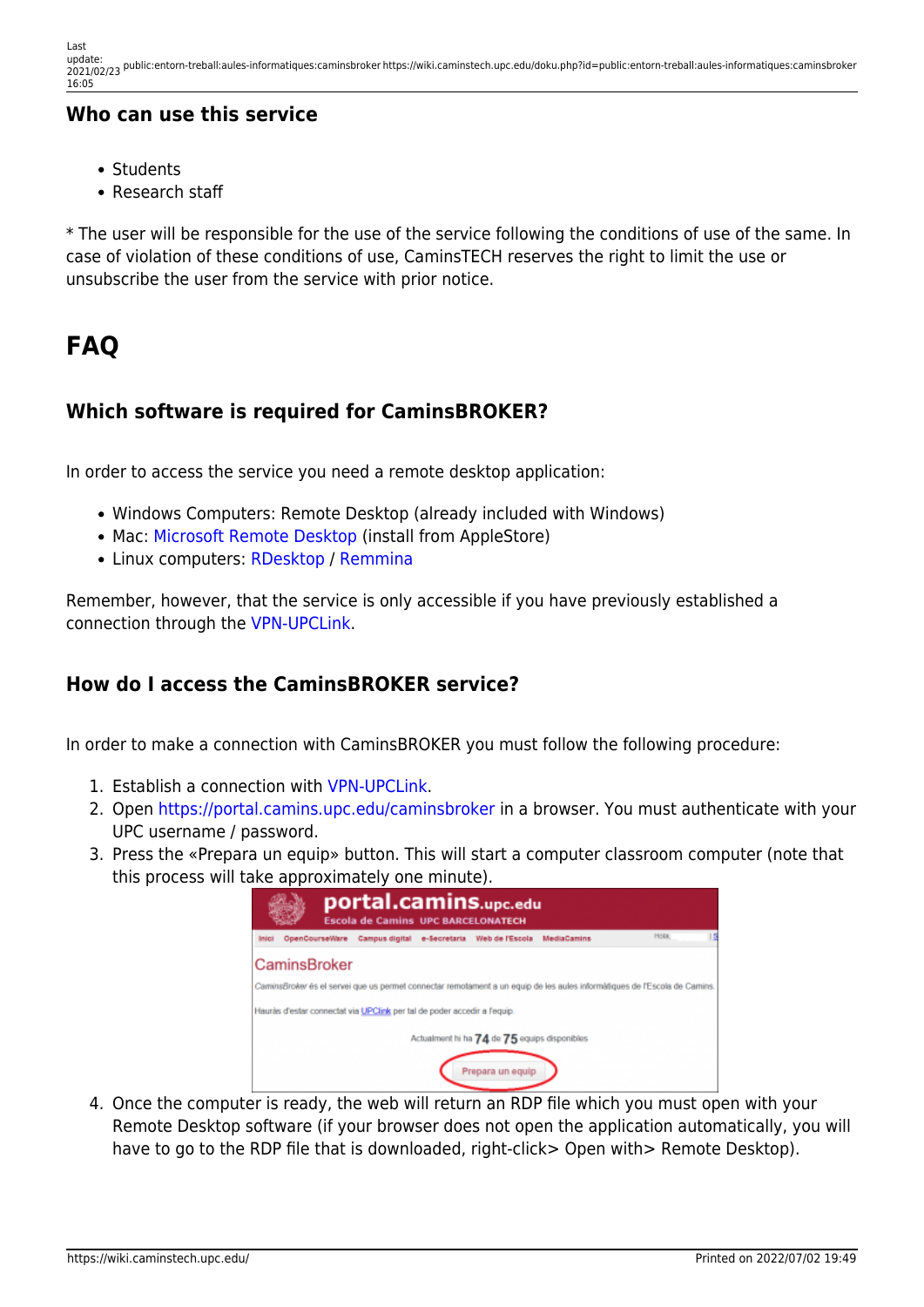

5. Ignore the security alerts by pressing the «Connect» button.



6. The connection to the computer is done with the default user (caminstech) and without any password. All you have to do is press the OK button.

7. From here you will have access to the classroom equipment. You will need to authenticate with your UPC username / password as you normally do in the classroom.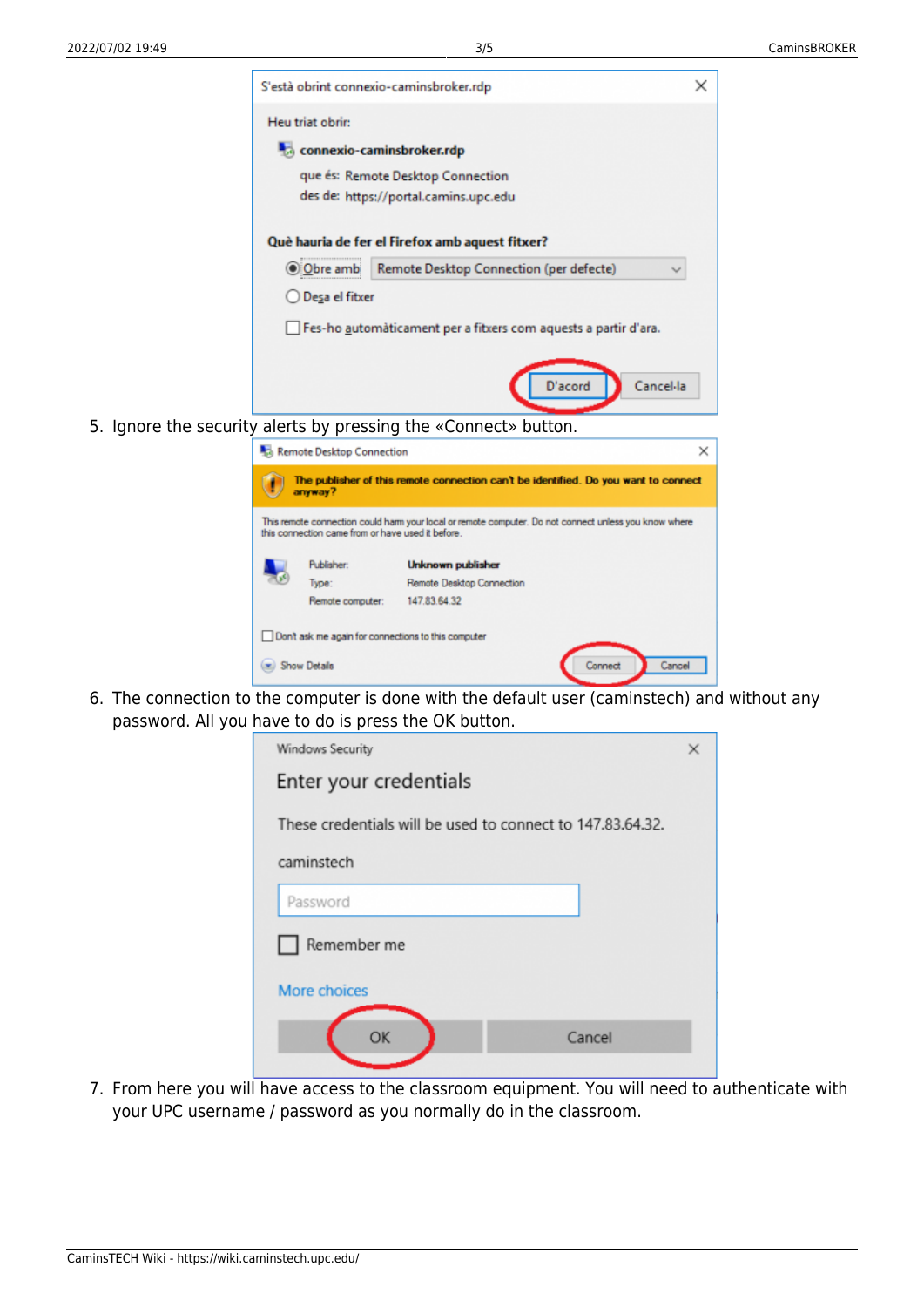| Log in with your UPC account |    |  |
|------------------------------|----|--|
| Username                     |    |  |
| Password                     |    |  |
|                              | Ok |  |

Please note that:

- You must save your documents to your personal network drive (P:). Any documents stored outside of this unit will be deleted when the computer is turned off.
- When you have finished working with your computer, turn it off as usual: Windows button> Power> Shut down
- Note that closing the Remote Desktop window will automatically shut down the computer within 10 minutes.

## **What software is available in the CaminsBROKER service?**

The CaminsBROKER service allows you to connect to the equipment in the computer rooms. Therefore, you have all the software you usually find in the classrooms.

You can consult it in this link: [educational software installed in the classrooms](https://camins.upc.edu/ca/serveis/recursos-docencia/programari-aules).

#### **Can I install software in a CaminsBROKER session?**

Yes, but only if the installation does NOT require a computer restart in order to take effect, since the installation is lost when restarting a remote computer.

#### **Where can I save my documents in a CaminsBROKER session?**

The CaminsBROKER environment is the same as that of the computer rooms. Therefore, you have your personal classroom networking unit P:, where you can save your documents.

Remember that any documents that haven't been saved on this unit will be deleted once you log out.

#### **How many CaminsBROKER sessions can I start?**

The CaminsBROKER service allows you to have only one computer assigned.